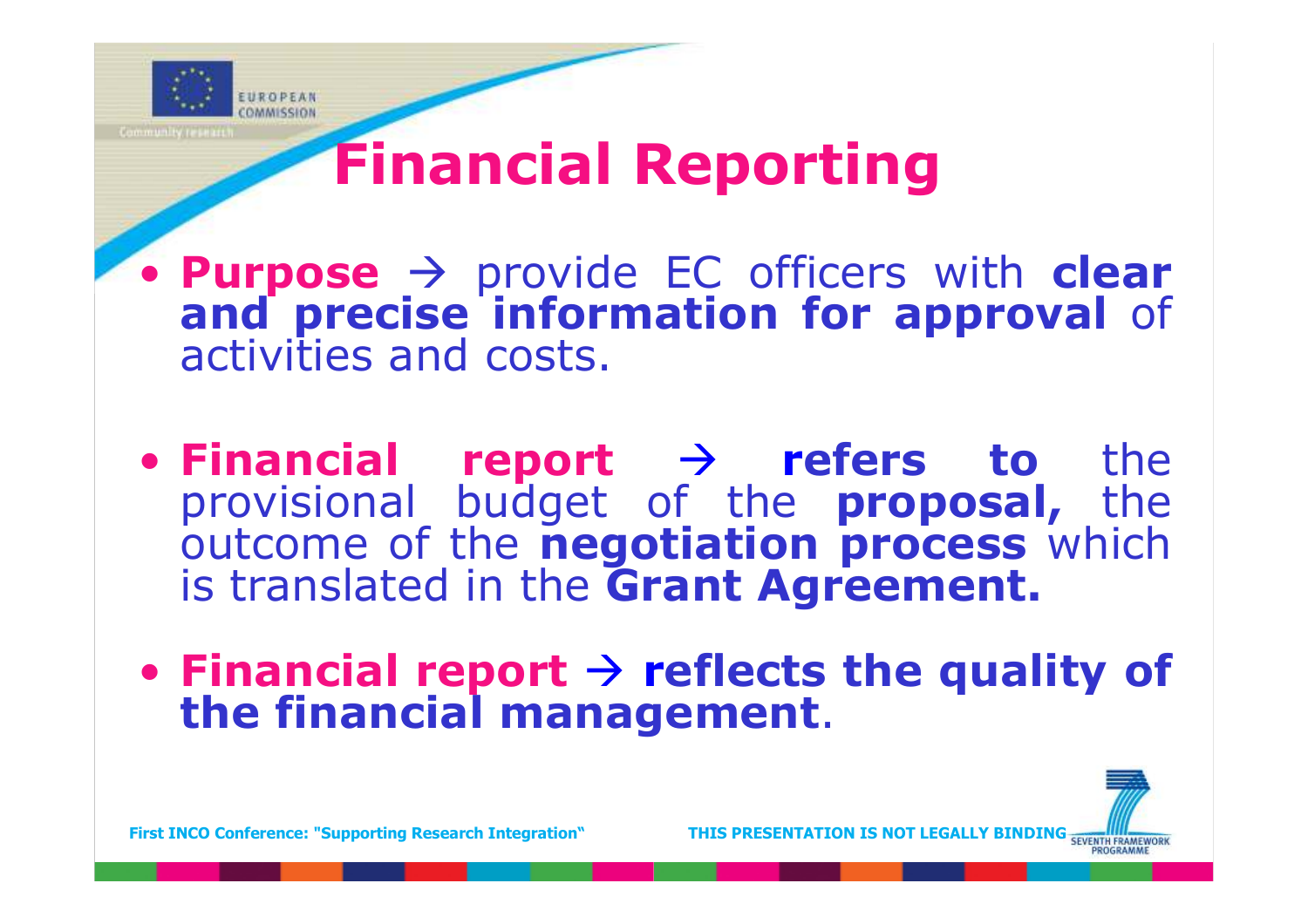

## FP7 Financial Rules

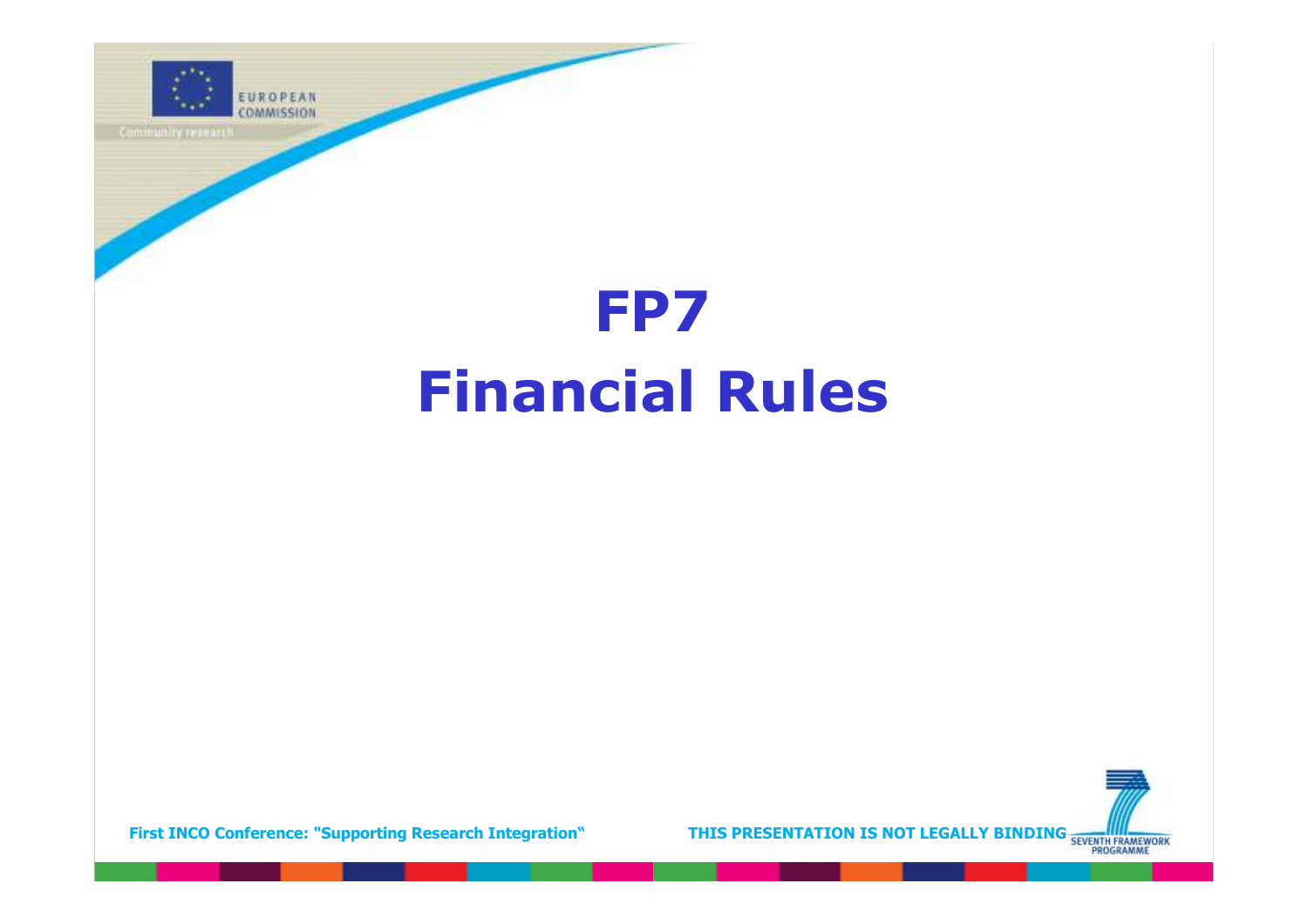

# Eligible Costs

### • Eligible costs must be:

- Actual (special case for personnel costs (average))
- **Incurred** by the beneficiary during duration of project
- in accordance with the beneficiary's usual accounting and management principles
- **Recorded in the accounts of beneficiary** (during the period of reference excepted for specific costs related to the production of the final report (60 days after the end of the project))
- Dedicated to the sole purpose of achieving the objectives of the project
- Planned in the provisional (or amended) budget or agreed on by PO/FO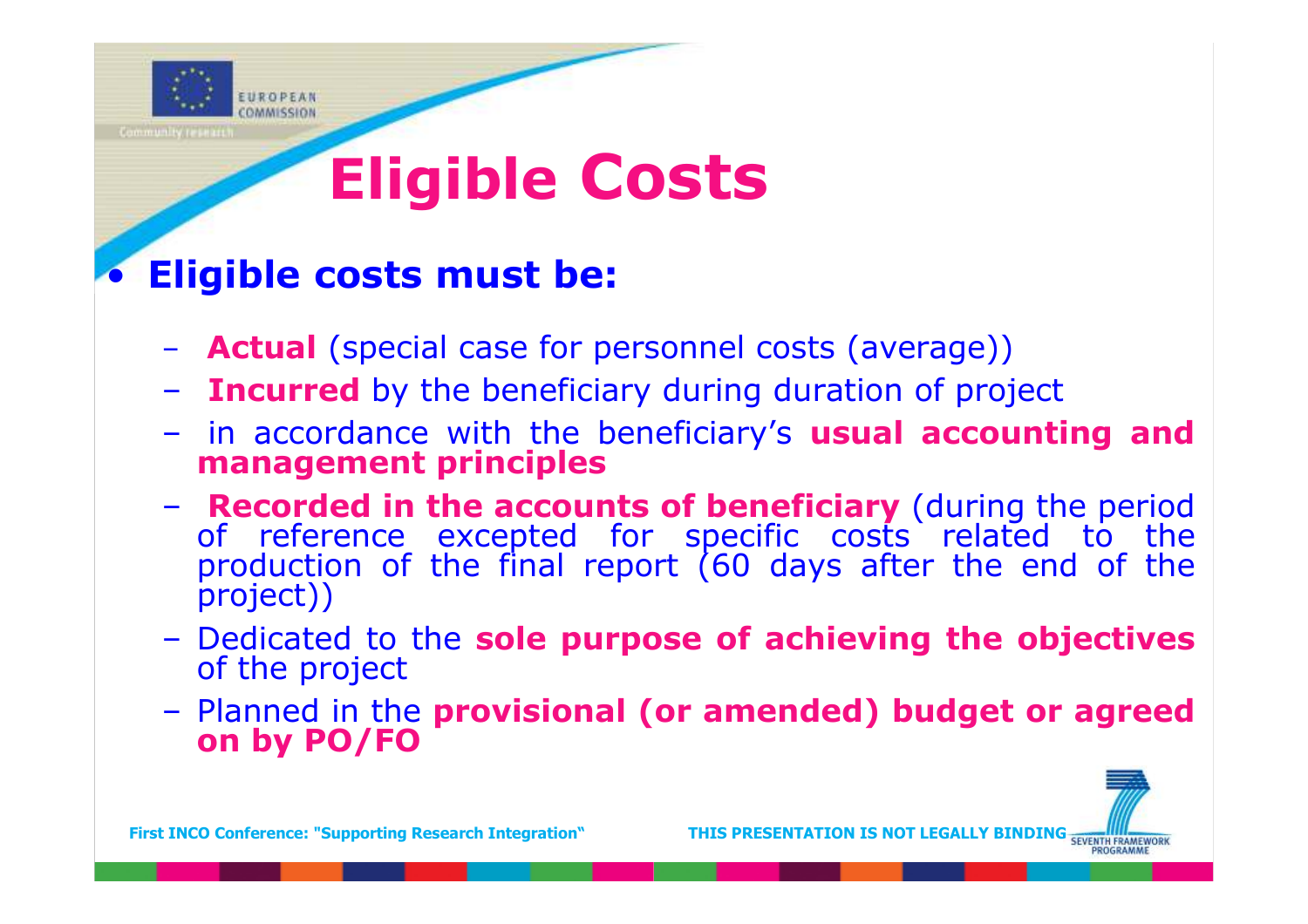

### Eligible Costs

Eligible costs are classified in specific FP7 headings :

- staff,
- travel,
- durable equipment (! Depreciation !), **ALL DIRECT COSTS**
- 
- 
- certificates costs, all these being direct costs,  $\|$  (not rounded, not averaged)

exploration of the subcontracting,  $\overrightarrow{DECLARED}$  MUST exponsumables, the consumables,  $\overline{A}$  always be real  $\overline{A}$ 

Indirect cost (different types according to calculation method)

#### Organise your financial monitoring on this basis !

First INCO Conference: "Supporting Research Integration" THIS PRESENTATION IS NOT LEGALLY BINDING SEVENTH FRAMEWORK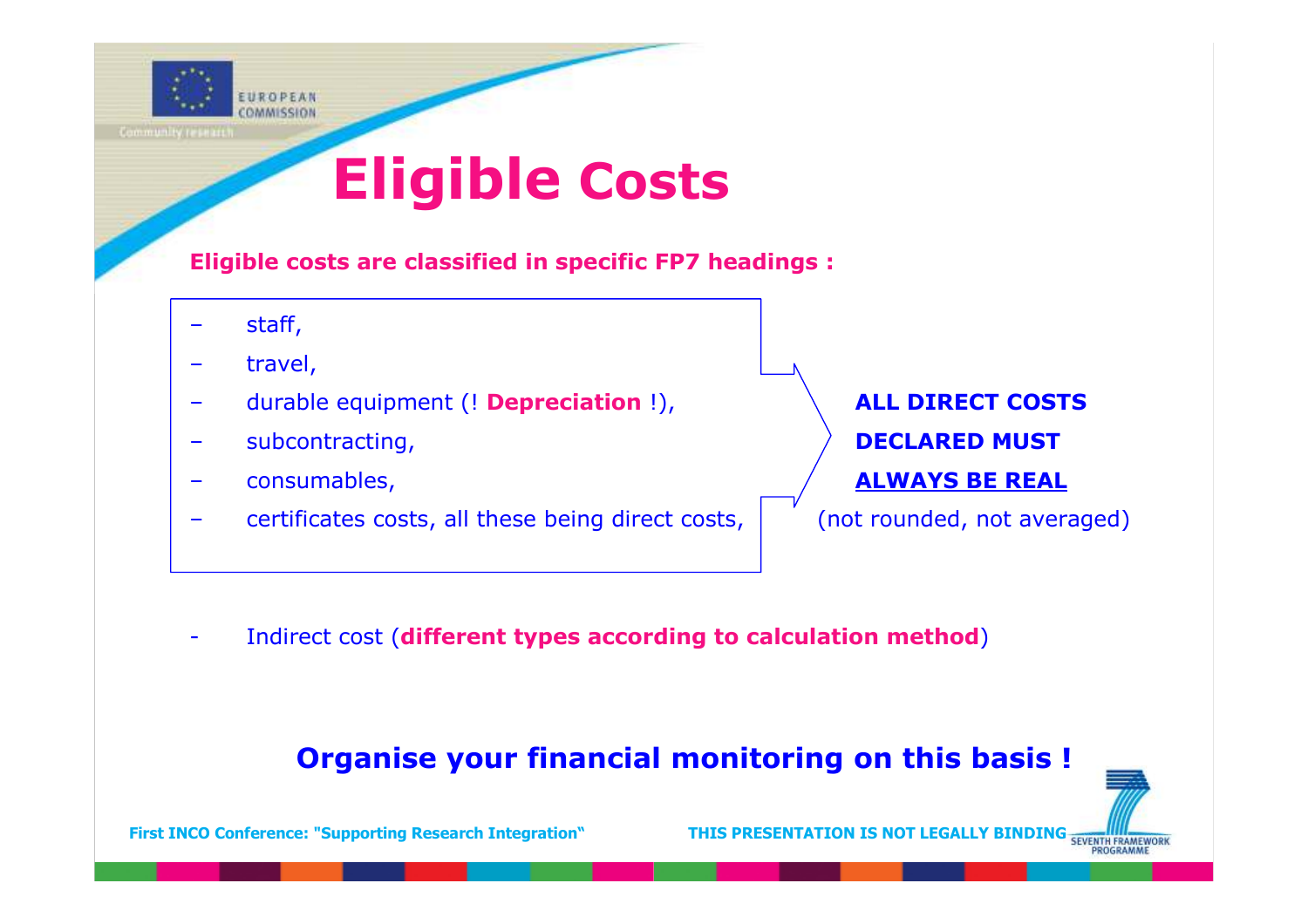

### Not Eligible Costs e.g.

- Identifiable indirect taxes including VAT
- Duties (tax on imported items)
- Interest owed
- **Exchange losses**
- Costs declared reimbursed in respect of another Community project
- debt and debt service charges, excessive or reckless expenditures
- Etc.